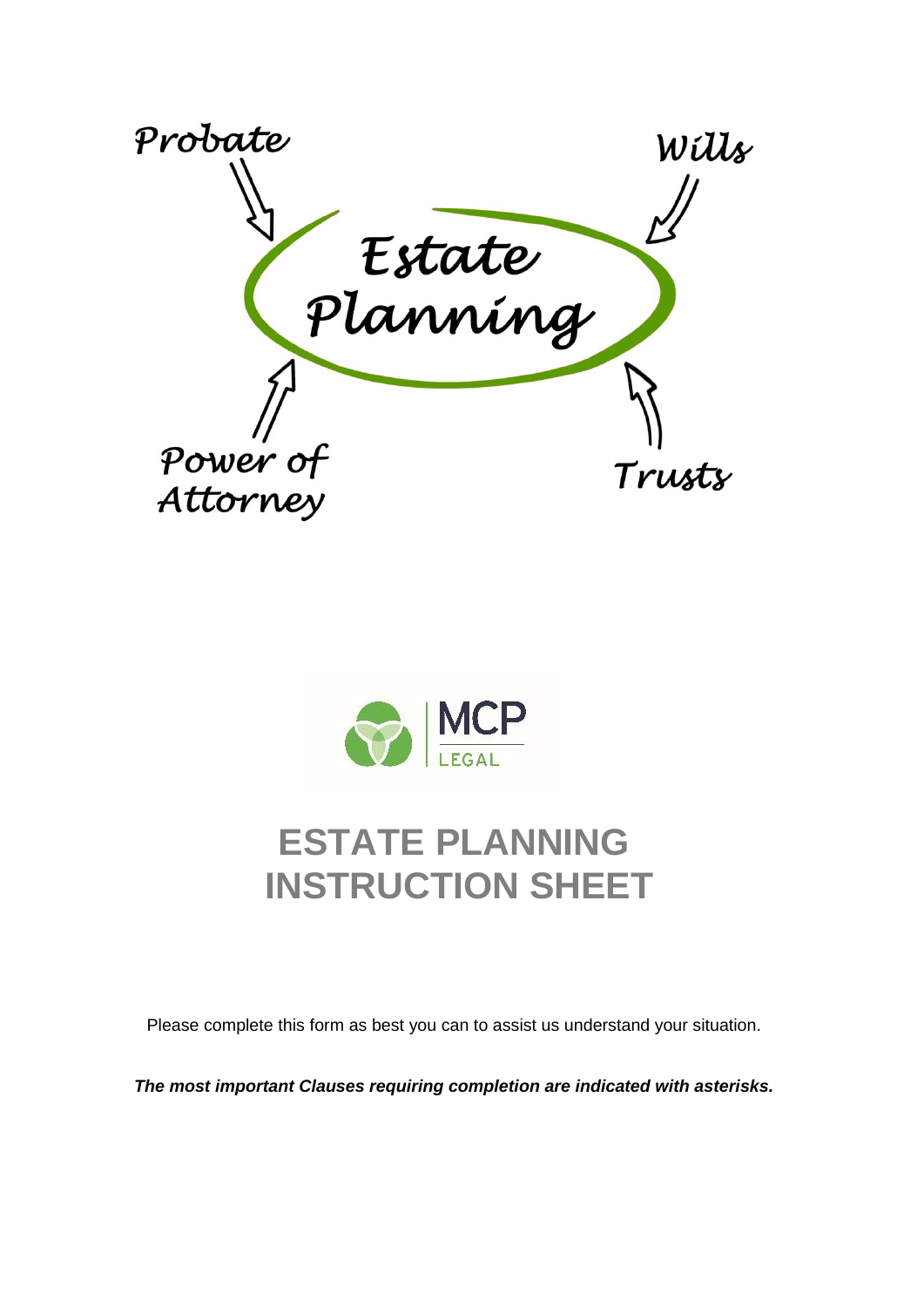

### **1. Names of Person(s) making Will/Power of Attorney\*\***

### *Person 1 Details:*

| <b>Full Name:</b> |  |
|-------------------|--|
| <b>Address:</b>   |  |
| Occupation:       |  |

#### *Person 2 Details:*

| <b>Full Name:</b>      |  |
|------------------------|--|
| <b>Relationship to</b> |  |
| Person 1:              |  |
| <b>Address:</b>        |  |
| <b>Occupation:</b>     |  |

| Date of any Impending Marriage<br>(relevant for Wills only) * |  |
|---------------------------------------------------------------|--|
| Date of any Impending Separation                              |  |

#### **2. Documents Required (please tick)**

|                                                       | YFS | NC |
|-------------------------------------------------------|-----|----|
| <b>Wills</b>                                          |     |    |
|                                                       |     |    |
| Please complete sections 3-12                         |     |    |
| Do you wish to establish a Testamentary Trust in your |     |    |
| Will/s? $**$                                          |     |    |
| <b>Powers of Attorney</b>                             |     |    |
|                                                       |     |    |
| <b>Please complete section 13</b>                     |     |    |

## **3. Who will be the Executor and Trustee ('administrator' of the Will)? \*\***

#### *(For couples, assuming each other first, then the backup is below)*

| <b>Full Name:</b> |  |
|-------------------|--|
| <b>Address:</b>   |  |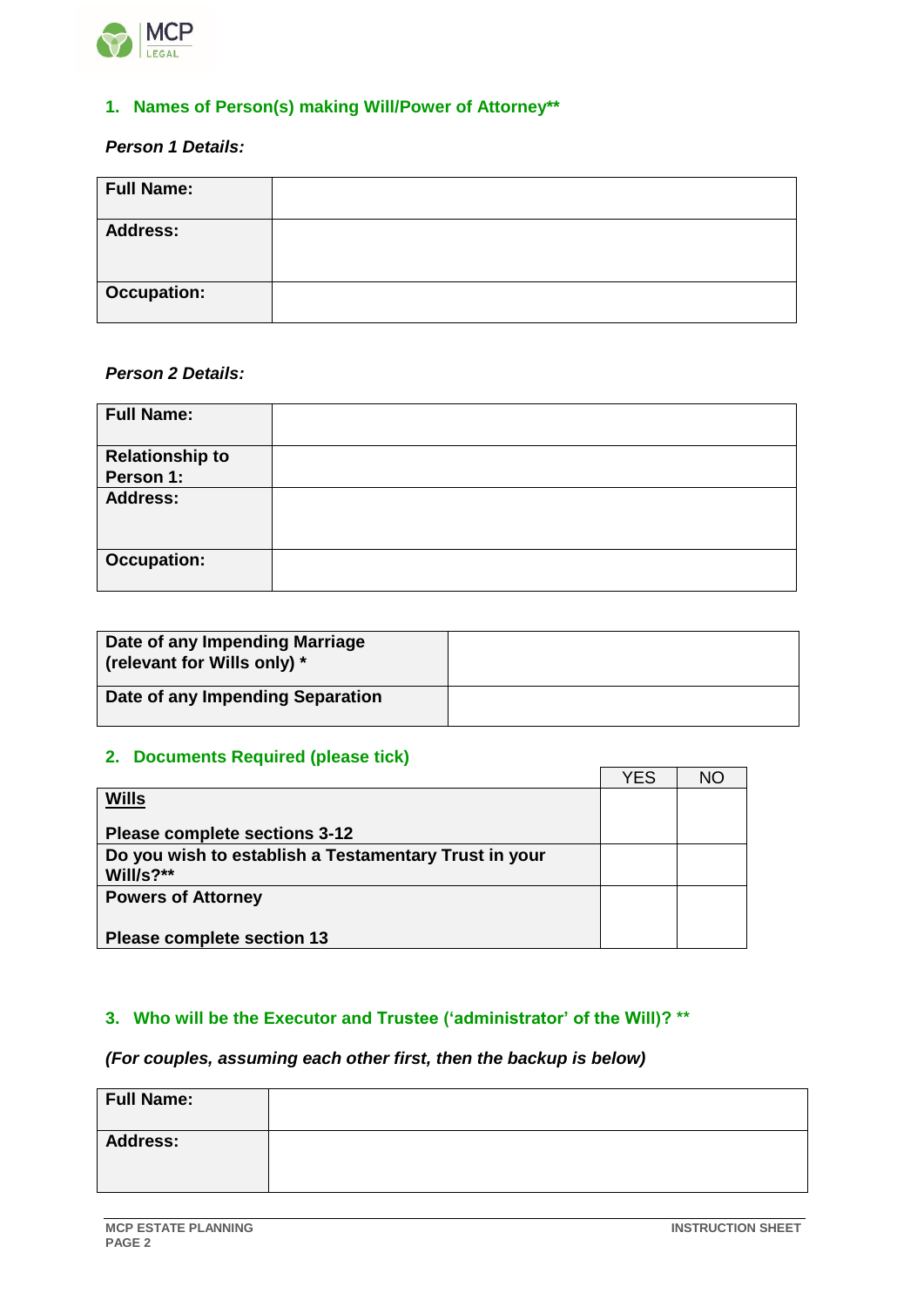

#### **4. Do you have any specific Items (Cash, Jewellery etc.) to leave to Specific Beneficiaries of Charities?**

| Item | Beneficiary | Age/Condition |
|------|-------------|---------------|
|      |             |               |
|      |             |               |
|      |             |               |
|      |             |               |
|      |             |               |
|      |             |               |
|      |             |               |
|      |             |               |
|      |             |               |
|      |             |               |

#### **5. To whom would you like to leave the Remainder of the Estate (usually to children, parents, charities etc.)? \*\***

Sole Beneficiary (first choice – i.e. partner, parent)

| <b>Full Name:</b> |  |
|-------------------|--|
| <b>Address:</b>   |  |

#### **Please state next choice (in case of sole beneficiary being unable to receive proceeds of estate). This is usually children, nieces/nephews etc.):**

| Beneficiary | Share/Portion |
|-------------|---------------|
|             |               |
|             |               |
|             |               |
|             |               |
|             |               |
|             |               |

**Unless you nominate otherwise we will assume any minors are to fully take their entitlement at 23 years of age.** 

#### **6. Backup Beneficiaries**

**In case of an interest failing to vest, backup beneficiaries (usually relatives outside the family, close friends etc.): -**

| Beneficiary | Share/Portion |
|-------------|---------------|
|             |               |
|             |               |
|             |               |

**If a beneficiary predeceases you, does that beneficiary's share go to their children, or partner? Or will the Estate simply be distributed to living beneficiaries only?**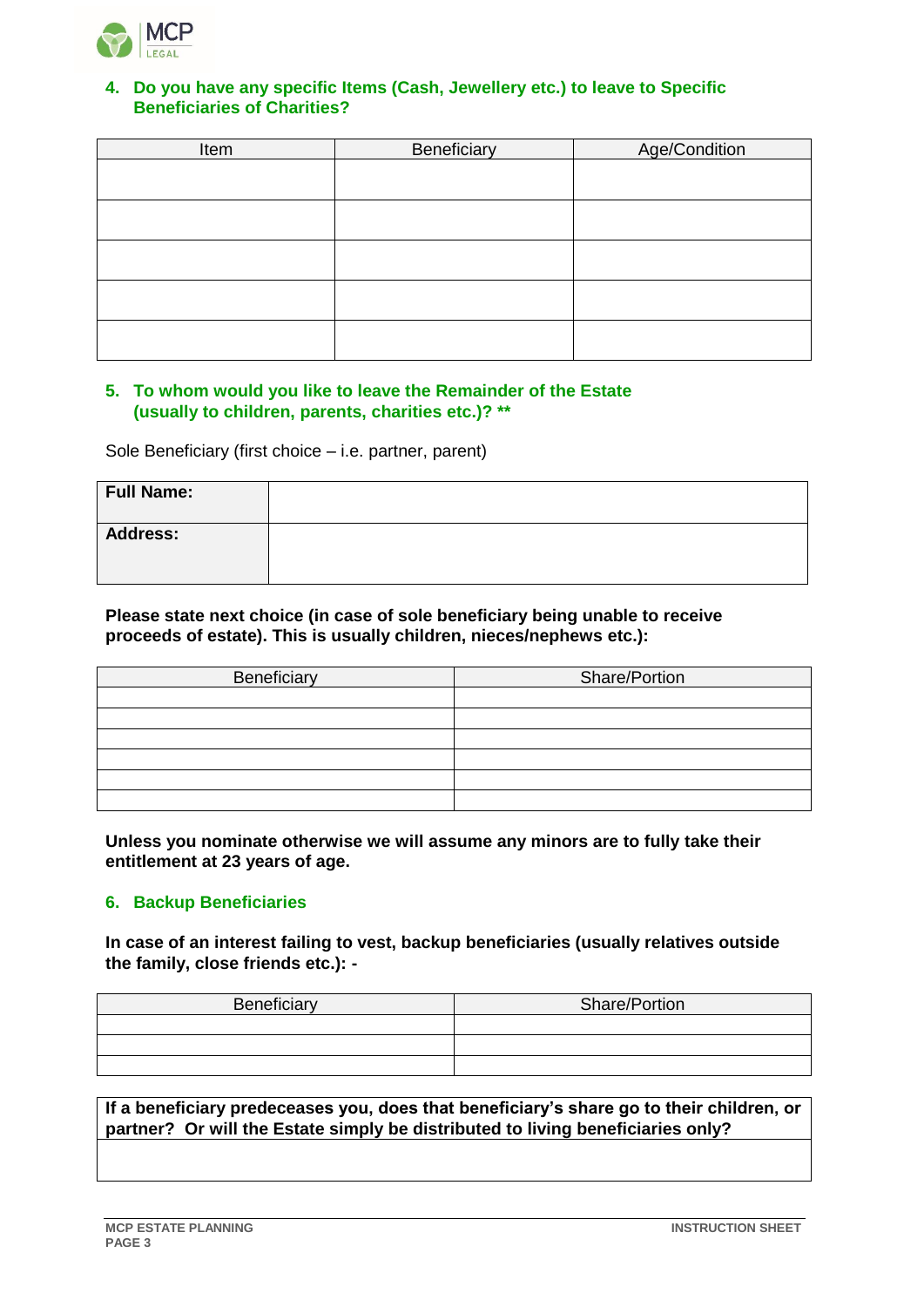

|                                                                                                                             | YES | NС |
|-----------------------------------------------------------------------------------------------------------------------------|-----|----|
| Is the beneficiary under the age of eighteen (18) years?                                                                    |     |    |
| Have you lent money or given a gift to any beneficiary which<br>is to be taken into account when the estate is distributed? |     |    |
| If yes, give details:                                                                                                       |     |    |
|                                                                                                                             |     |    |

#### **7. Is there anyone other than your spouse or your children whom you have previously supported, currently support or help to support?**

| <b>Name (1):</b>      |  |
|-----------------------|--|
| <b>Address:</b>       |  |
| <b>Relationship:</b>  |  |
| <b>Support given:</b> |  |

| <b>Name (2):</b>      |  |
|-----------------------|--|
| <b>Address:</b>       |  |
| <b>Relationship:</b>  |  |
| <b>Support Given:</b> |  |

**Particulars of a previous spouse(s), children, adopted children (either formally or informally adopted), stepchildren and former or current dependents (whether or not you intend to benefit these people).**

#### **8. Guardians for children in their minority (assuming both you & spouse deceased) \*\***

| <b>Full Name:</b>      |  |
|------------------------|--|
| <b>Address:</b>        |  |
| <b>E-mail Address:</b> |  |
| <b>Relationship:</b>   |  |

| <b>Full Name:</b> |  |
|-------------------|--|
|                   |  |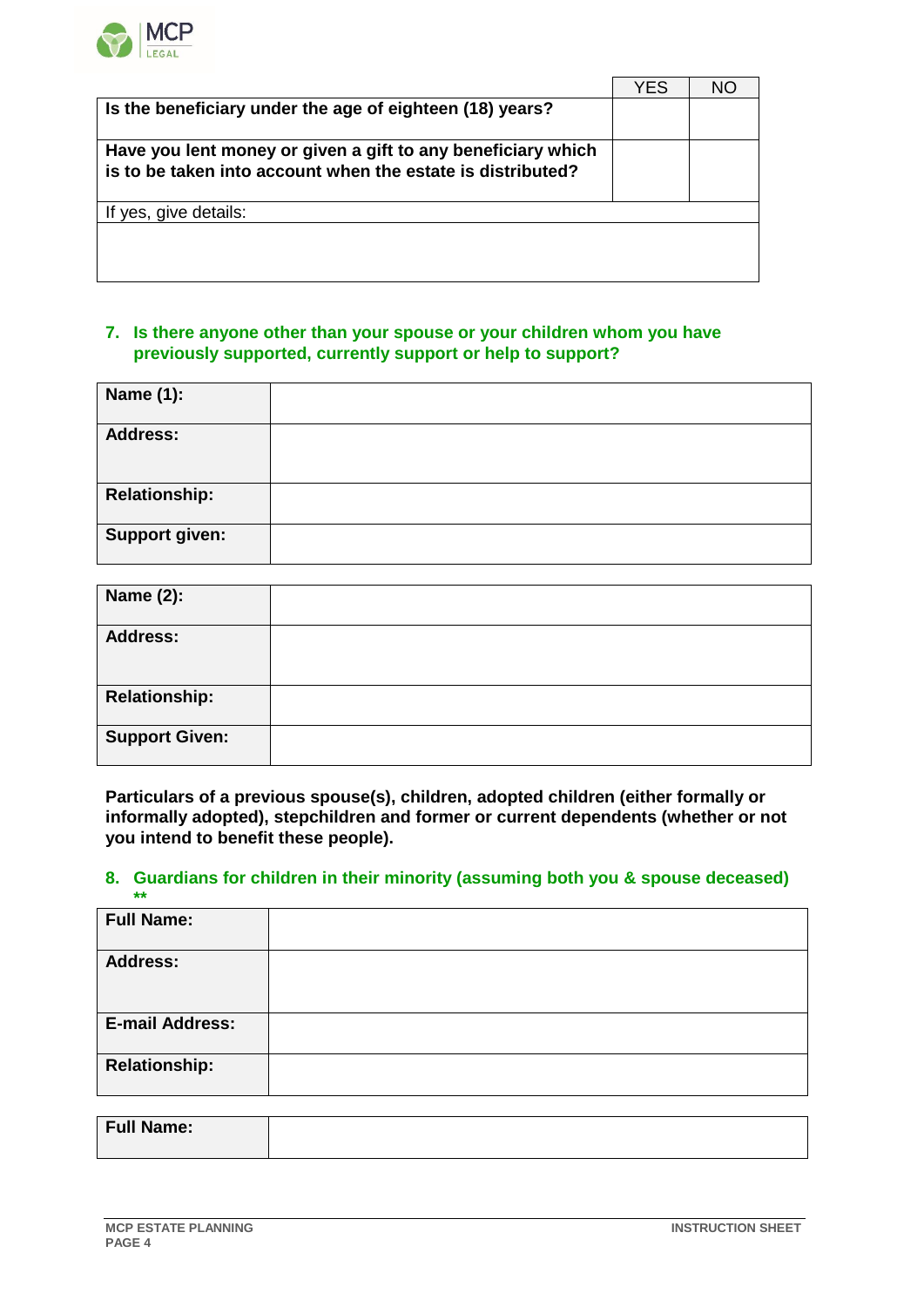

| <b>Address:</b>        |  |
|------------------------|--|
|                        |  |
|                        |  |
| <b>E-mail Address:</b> |  |
|                        |  |
| <b>Relationship:</b>   |  |

|                                                  |  | <b>YES</b> | <b>NO</b> |
|--------------------------------------------------|--|------------|-----------|
| 9. Do you have a Family Trust?                   |  |            |           |
| <b>Name of Family Trust</b>                      |  |            |           |
| <b>Name of Trustee:</b>                          |  |            |           |
| Name of<br><b>Appointors/Guardians:</b>          |  |            |           |
| <b>Date Family Trust came</b><br>into operation: |  |            |           |
| Is the Family Trust to<br>continue beyond death? |  |            |           |

I nominate my replacement Appointor/s as follows:

| <b>Full Name:</b> |  |
|-------------------|--|
| <b>Address:</b>   |  |
| Email:            |  |

# **10. Do you have a Business?**

|                                                   | YES | <b>NC</b> |
|---------------------------------------------------|-----|-----------|
| Do you or your Family Trust conduct any business? |     |           |
|                                                   |     |           |

*If you tick 'yes' we will contact, you to discuss.*

# **11. Other special requirements**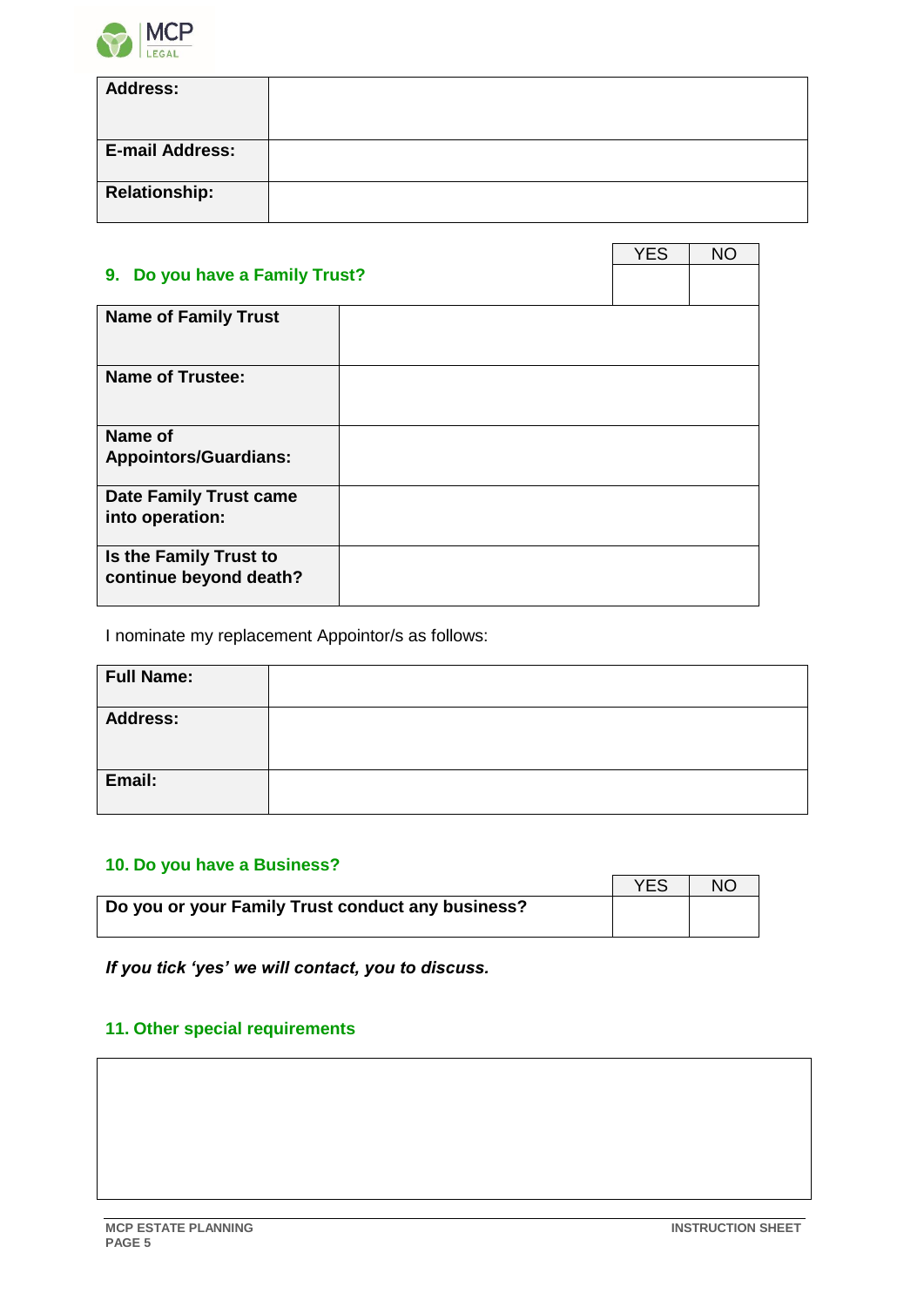

### **12. Powers of Attorney**

**Please nominate type:**

| <b>Enduring Power of Attorney (Financial)</b> |  |
|-----------------------------------------------|--|
| <b>Enduring Power of Attorney (Medical)</b>   |  |

Power of Attorney to be given to:

| Full Name (1):       |  |
|----------------------|--|
| <b>Address:</b>      |  |
| <b>Relationship:</b> |  |

| Full Name (2):       |  |
|----------------------|--|
| <b>Address:</b>      |  |
| <b>Relationship:</b> |  |

#### **13. Is there anything else we should know? (e.g. impending travel etc.)**

#### **14. Asset Protection – Do you want us to review your asset position and advise on how protected they are?**

**15. Finance – MCP can review your current finance arrangements with your bank.**